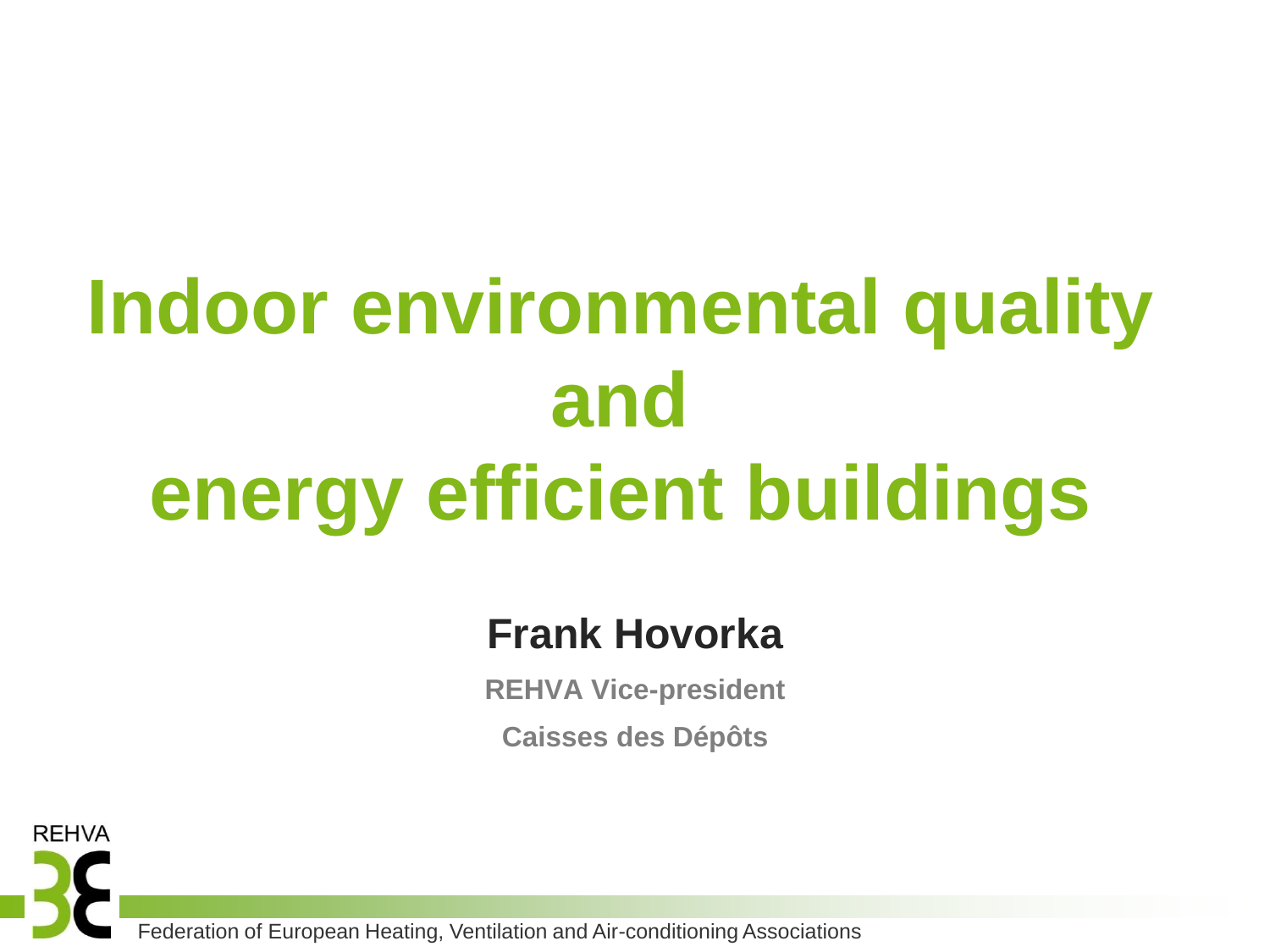## **Indoor Environment of Buildings**

#### **Up to 90 % of our life we spend indoors…**



### **Indoors we are exposed to up to 5x higher air pollution than OUTDOOTS.** The New York Times 26.7.2007

#### **Indoor environment influences**

- •Health
- •Performance in work
- •Comfort





Source: Braniš, M., Kolomazníková, J. (2010) Year-long continuous personal exposure to PM2.5 recorded by a fast responding portable nephelometer. Atmospheric Environment 44(24): 2865-2872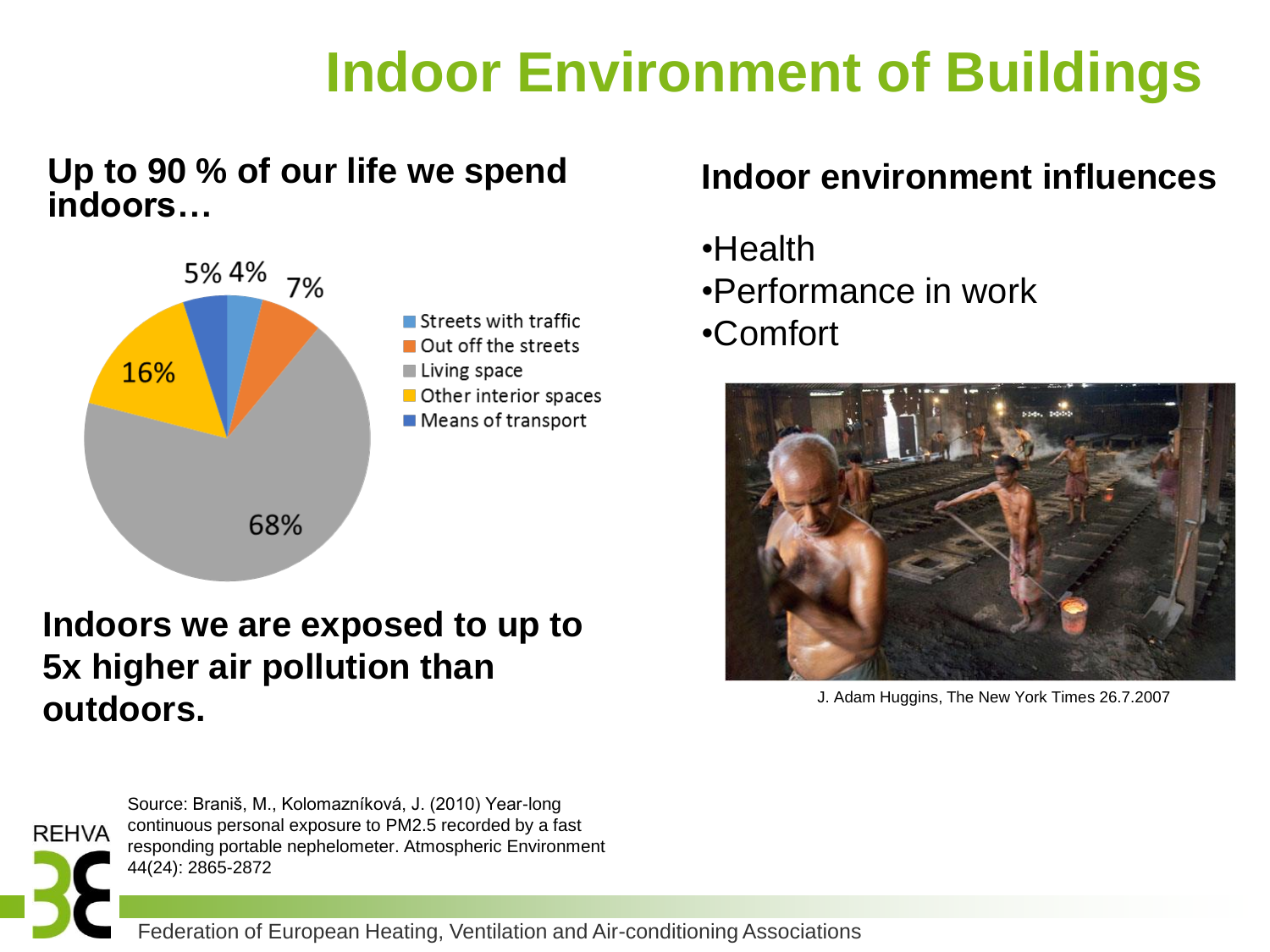# **Buildings energy efficiency**

## **"Energy Efficiency first"**

## **YES…**

There is a massive energy saving potential yet to be exploited in buildings in Europe.

## **BUT…**

**Buildings energy refurbishment needs a holistic approach considering energy efficiency and IEQ at the same time.**

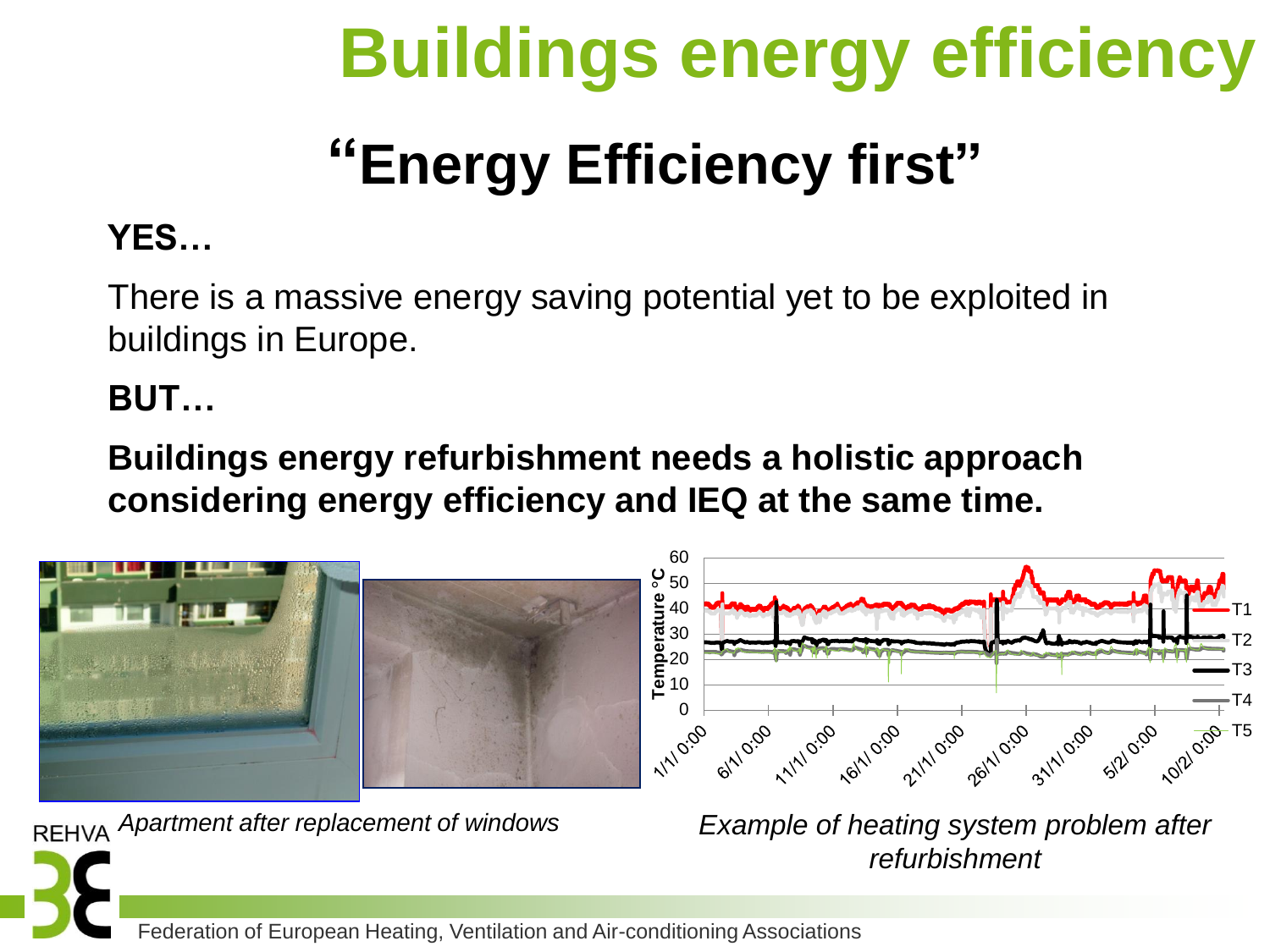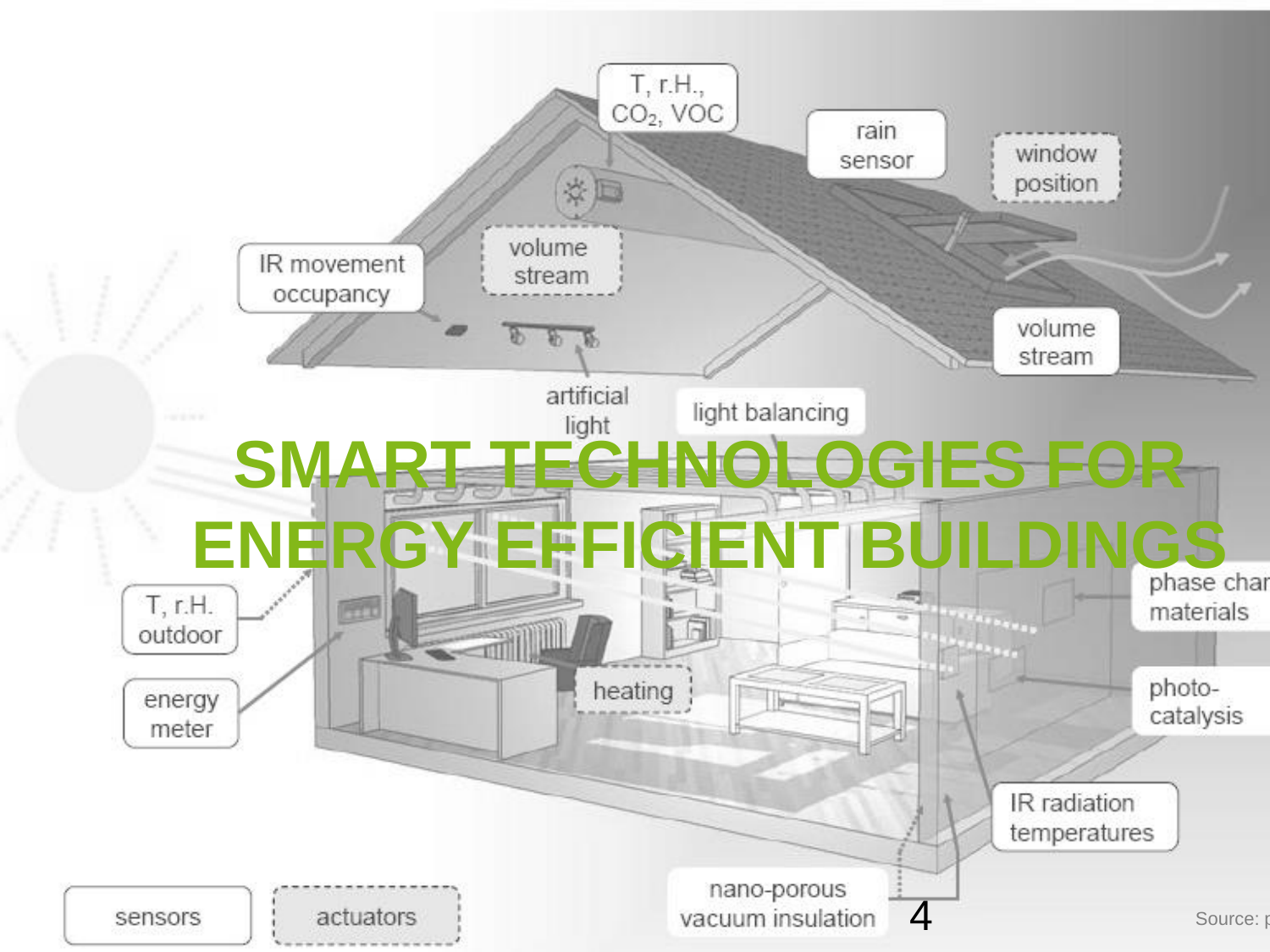

## **Holistic approach with 8 metrics**

## Economy

• Lifecycle Cost (EN 15643-4)

## Energy

- Imported energy
- Imported primary energy
- Baseload power

## Global warming

- Life-cycle carbon footprint (EN 15978)
- Operating carbon footprint (GHG Protocol)

## **Occupants**

- Indoor air quality classification
- Share of satisfied occupants

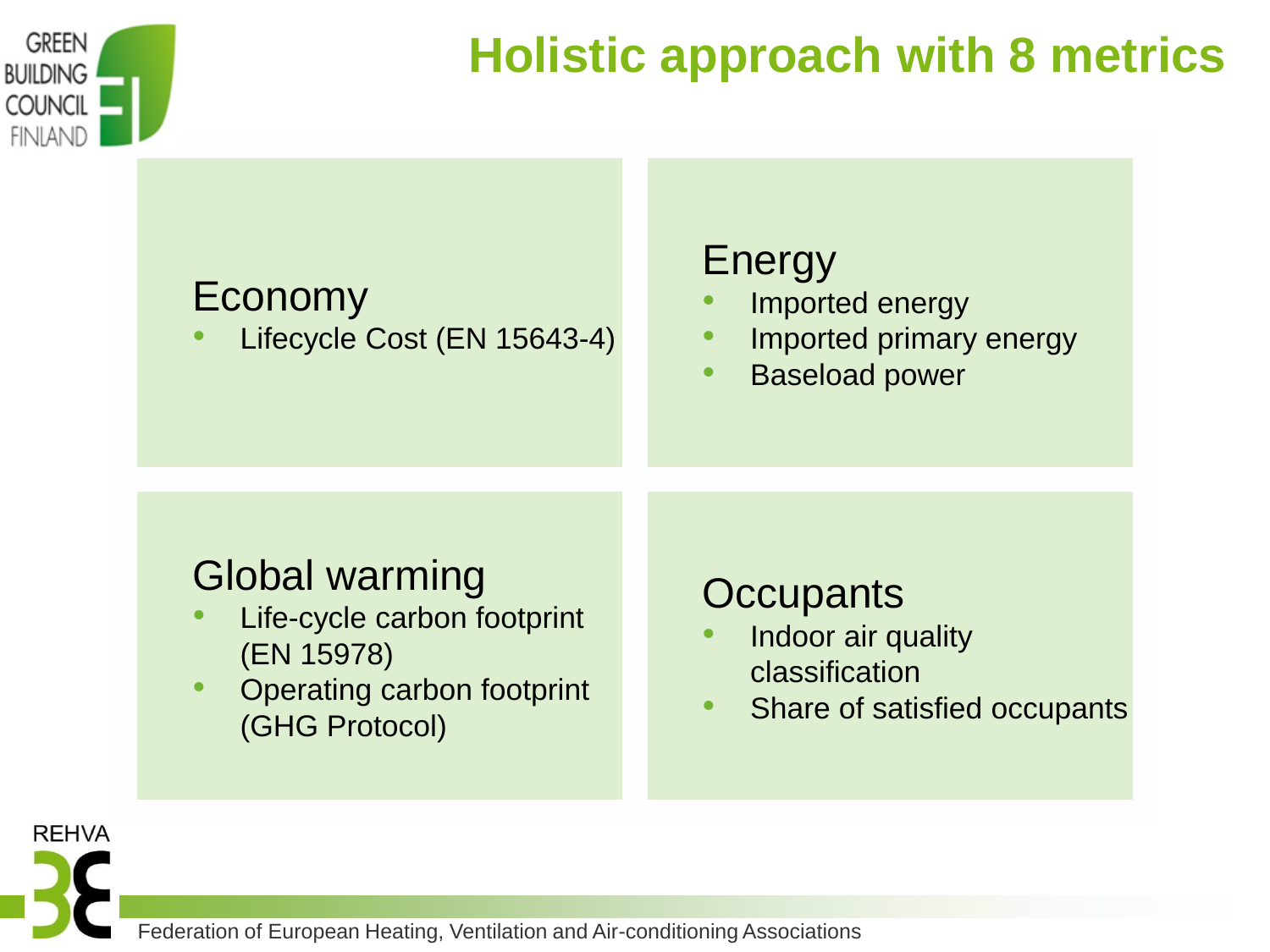## **Staff costs, including salaries and benefits, typically account for about 90% of business operating costs.**



#### Source: **Health, Wellbeing & Productivity in Offices by WGBC**